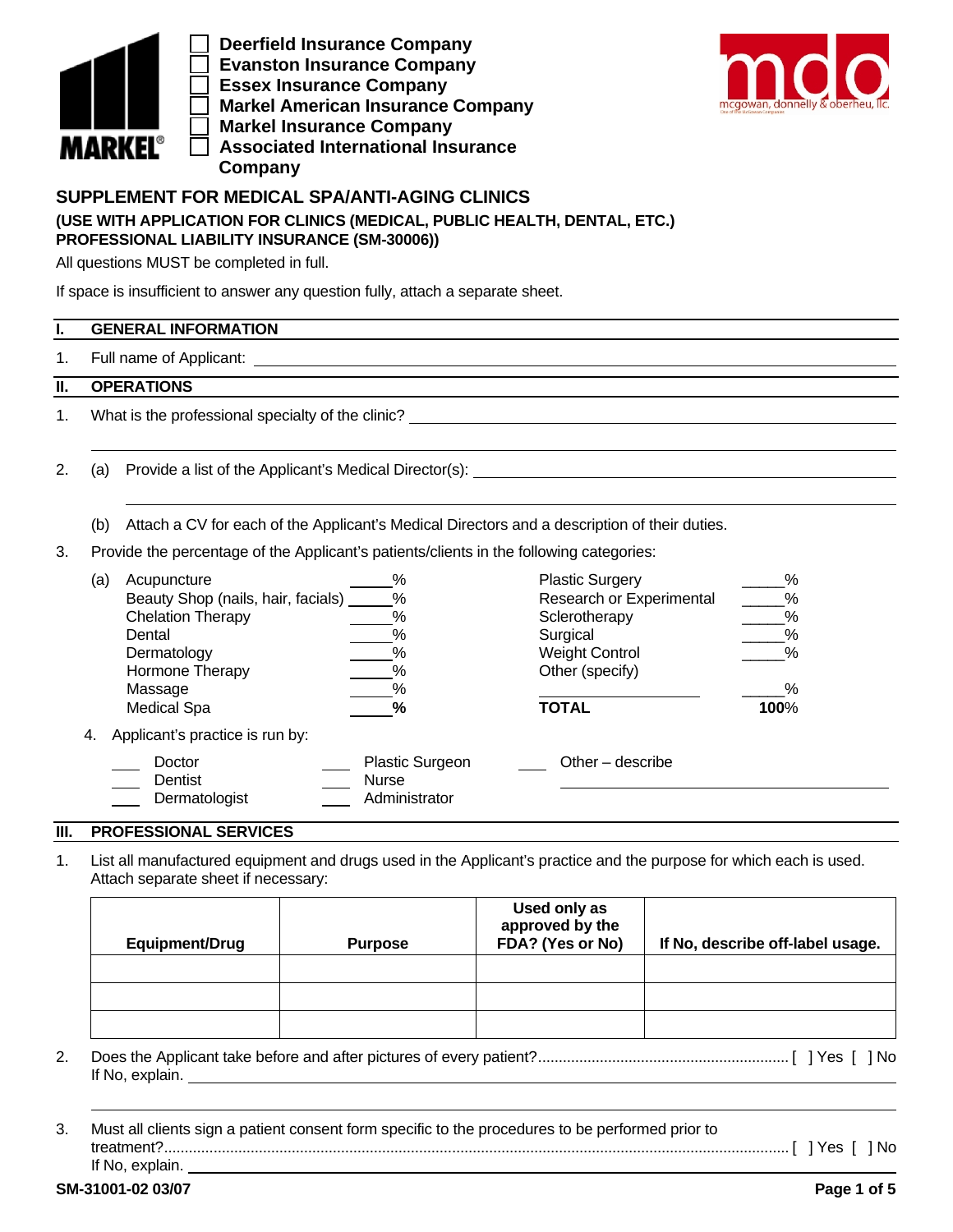# **IV. PROCEDURES**

| 1V. |                                                                                                                                                                                                 |         | <b>FINUGLDUNLO</b>                                                                                                                                                                                                                                                                         |                                           |                               |                                                                                                                                                                                                                                      |  |
|-----|-------------------------------------------------------------------------------------------------------------------------------------------------------------------------------------------------|---------|--------------------------------------------------------------------------------------------------------------------------------------------------------------------------------------------------------------------------------------------------------------------------------------------|-------------------------------------------|-------------------------------|--------------------------------------------------------------------------------------------------------------------------------------------------------------------------------------------------------------------------------------|--|
| 1.  |                                                                                                                                                                                                 |         | <b>Botox Injections</b>                                                                                                                                                                                                                                                                    |                                           |                               |                                                                                                                                                                                                                                      |  |
|     |                                                                                                                                                                                                 |         |                                                                                                                                                                                                                                                                                            |                                           |                               |                                                                                                                                                                                                                                      |  |
|     |                                                                                                                                                                                                 |         | If Yes, complete the following:                                                                                                                                                                                                                                                            |                                           |                               |                                                                                                                                                                                                                                      |  |
|     |                                                                                                                                                                                                 |         |                                                                                                                                                                                                                                                                                            |                                           |                               |                                                                                                                                                                                                                                      |  |
|     |                                                                                                                                                                                                 |         |                                                                                                                                                                                                                                                                                            |                                           |                               |                                                                                                                                                                                                                                      |  |
|     |                                                                                                                                                                                                 |         |                                                                                                                                                                                                                                                                                            | Physician _________ Physician's Assistant | $\frac{1}{2}$ .<br>Nurse      |                                                                                                                                                                                                                                      |  |
|     |                                                                                                                                                                                                 |         | Dentist                                                                                                                                                                                                                                                                                    | <b>Nurse Practitioner</b>                 |                               | Other-describe: <u>Community of the set of the set of the set of the set of the set of the set of the set of the set of the set of the set of the set of the set of the set of the set of the set of the set of the set of the s</u> |  |
|     | (c) Have all staff performing Botox Injections:                                                                                                                                                 |         |                                                                                                                                                                                                                                                                                            |                                           |                               |                                                                                                                                                                                                                                      |  |
|     |                                                                                                                                                                                                 | (i)     | Received a minimum of eight hours training specific for this procedure including anatomy,<br>physiology, technique, potential complications, appropriate responses to complications, and                                                                                                   |                                           |                               |                                                                                                                                                                                                                                      |  |
|     |                                                                                                                                                                                                 | (ii)    |                                                                                                                                                                                                                                                                                            |                                           |                               |                                                                                                                                                                                                                                      |  |
|     |                                                                                                                                                                                                 |         |                                                                                                                                                                                                                                                                                            |                                           |                               |                                                                                                                                                                                                                                      |  |
|     |                                                                                                                                                                                                 | If Yes, |                                                                                                                                                                                                                                                                                            |                                           |                               |                                                                                                                                                                                                                                      |  |
|     |                                                                                                                                                                                                 | (i)     | Has this physician completed a minimum of eight hours training specific for this procedure<br>including anatomy, physiology, technique, potential complications, appropriate responses to                                                                                                  |                                           |                               | complications, and hands-on performance of at least one procedure on a live patient?[ ] Yes [ ] No                                                                                                                                   |  |
|     |                                                                                                                                                                                                 | (ii)    |                                                                                                                                                                                                                                                                                            |                                           |                               |                                                                                                                                                                                                                                      |  |
|     |                                                                                                                                                                                                 |         | If No, submit a separate application for each physician to be included.                                                                                                                                                                                                                    |                                           |                               |                                                                                                                                                                                                                                      |  |
| 2.  |                                                                                                                                                                                                 |         | <b>Chemical Peels</b>                                                                                                                                                                                                                                                                      |                                           |                               |                                                                                                                                                                                                                                      |  |
|     |                                                                                                                                                                                                 |         |                                                                                                                                                                                                                                                                                            |                                           |                               |                                                                                                                                                                                                                                      |  |
|     |                                                                                                                                                                                                 |         | If Yes, complete the following:                                                                                                                                                                                                                                                            |                                           |                               |                                                                                                                                                                                                                                      |  |
|     |                                                                                                                                                                                                 |         |                                                                                                                                                                                                                                                                                            |                                           |                               | (a) Total number of Chemical Peels with solution strength <30%(i) Past 12 months: _____ (ii) Next 12 months: _____                                                                                                                   |  |
|     |                                                                                                                                                                                                 | (i)     | Who performs Chemical Peels with solution strength <30%:                                                                                                                                                                                                                                   |                                           |                               |                                                                                                                                                                                                                                      |  |
|     |                                                                                                                                                                                                 |         | _____ Physician _______                                                                                                                                                                                                                                                                    | Physician's Assistant                     | <b>Nurse</b><br>$\frac{1}{2}$ |                                                                                                                                                                                                                                      |  |
|     |                                                                                                                                                                                                 |         | Dentist                                                                                                                                                                                                                                                                                    | Nurse Practitioner                        |                               | Other-describe: <u>containing</u>                                                                                                                                                                                                    |  |
|     |                                                                                                                                                                                                 | (ii)    | Have all staff performing Chemical Peels with solution strength <30% received a minimum of<br>eight hours training specifically for this procedure including anatomy, physiology, skin typing,<br>technique, potential complications, appropriate responses to complications, and hands-on |                                           |                               |                                                                                                                                                                                                                                      |  |
|     |                                                                                                                                                                                                 |         |                                                                                                                                                                                                                                                                                            |                                           |                               | (b) Total number of Chemical Peels with solution strength >30%:(i) Past 12 months: _____ (ii) Next 12 months: _____                                                                                                                  |  |
|     |                                                                                                                                                                                                 | (i)     | Who performs Chemical Peels with solution strength >30%:                                                                                                                                                                                                                                   |                                           |                               |                                                                                                                                                                                                                                      |  |
|     |                                                                                                                                                                                                 |         |                                                                                                                                                                                                                                                                                            |                                           | Nurse                         |                                                                                                                                                                                                                                      |  |
|     |                                                                                                                                                                                                 |         | Dentist                                                                                                                                                                                                                                                                                    | <b>Nurse Practitioner</b>                 |                               | Other-describe: __________________                                                                                                                                                                                                   |  |
|     |                                                                                                                                                                                                 | (ii)    | Are all staff performing Chemical Peels with solution strength >30% licensed physicians with                                                                                                                                                                                               |                                           |                               |                                                                                                                                                                                                                                      |  |
| 3.  |                                                                                                                                                                                                 |         | <b>Dermal Fillers</b>                                                                                                                                                                                                                                                                      |                                           |                               |                                                                                                                                                                                                                                      |  |
|     |                                                                                                                                                                                                 |         |                                                                                                                                                                                                                                                                                            |                                           |                               |                                                                                                                                                                                                                                      |  |
|     |                                                                                                                                                                                                 |         | If Yes, complete the following:                                                                                                                                                                                                                                                            |                                           |                               |                                                                                                                                                                                                                                      |  |
|     |                                                                                                                                                                                                 |         |                                                                                                                                                                                                                                                                                            |                                           |                               |                                                                                                                                                                                                                                      |  |
|     |                                                                                                                                                                                                 |         | (b) Who performs Dermal Fillers?                                                                                                                                                                                                                                                           |                                           |                               |                                                                                                                                                                                                                                      |  |
|     |                                                                                                                                                                                                 |         | Physician                                                                                                                                                                                                                                                                                  | Physician's Assistant                     | <b>Nurse</b>                  |                                                                                                                                                                                                                                      |  |
|     |                                                                                                                                                                                                 |         | Dentist                                                                                                                                                                                                                                                                                    | <b>Nurse Practitioner</b>                 |                               | Other-describe: <u>www.community-organisms</u>                                                                                                                                                                                       |  |
|     |                                                                                                                                                                                                 |         | (c) Have all staff performing Dermal Fillers:                                                                                                                                                                                                                                              |                                           |                               |                                                                                                                                                                                                                                      |  |
|     | Received a minimum of eight hours training specific for this procedure including anatomy,<br>(i)<br>physiology, technique, potential complications, appropriate responses to complications, and |         |                                                                                                                                                                                                                                                                                            |                                           |                               |                                                                                                                                                                                                                                      |  |
|     |                                                                                                                                                                                                 | (ii)    |                                                                                                                                                                                                                                                                                            |                                           |                               |                                                                                                                                                                                                                                      |  |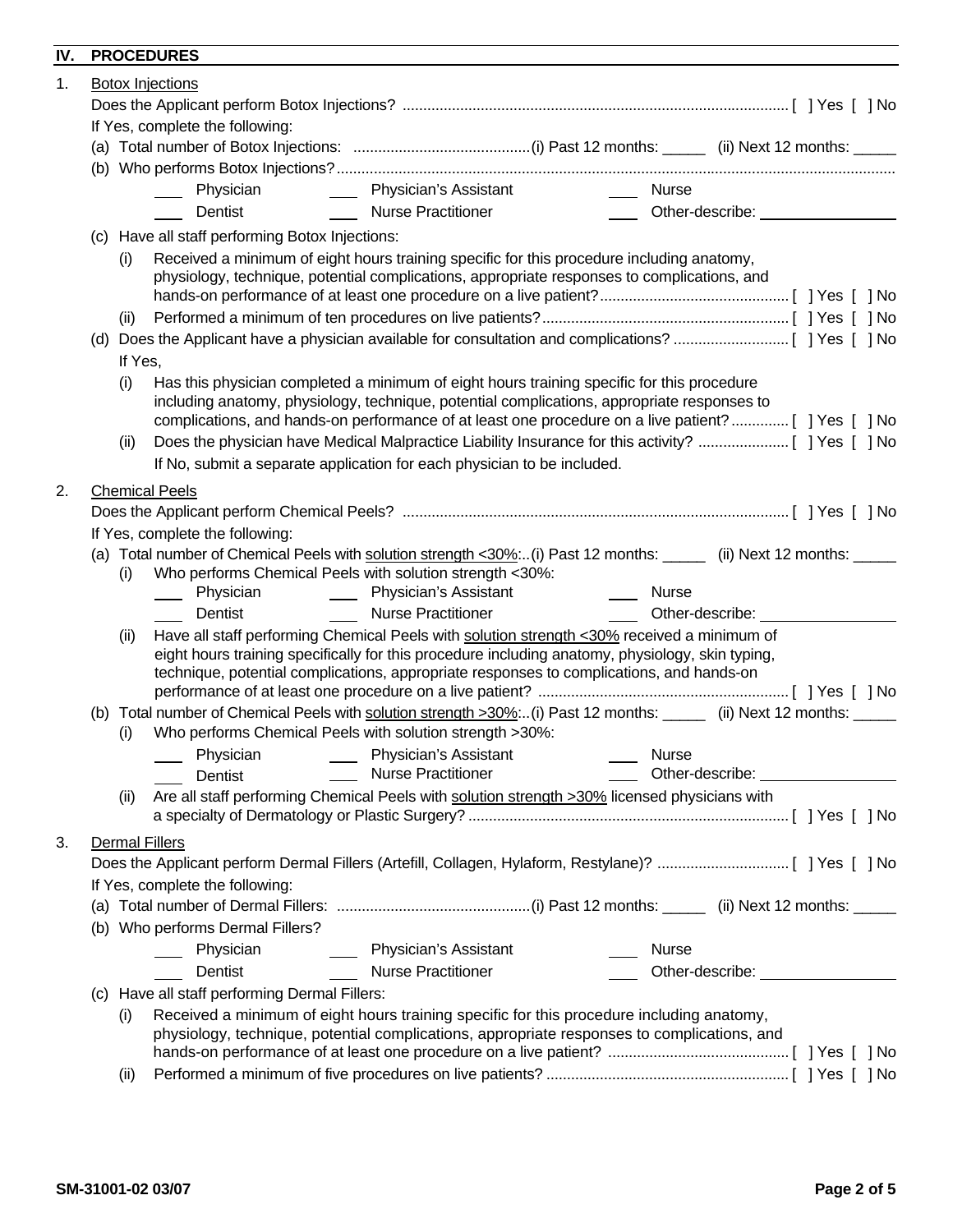Dermal Fillers continued

|    |             | <u>Definal Fillers</u> continued                                                                                                                                                                                                                                                                                                                                                                        |  |
|----|-------------|---------------------------------------------------------------------------------------------------------------------------------------------------------------------------------------------------------------------------------------------------------------------------------------------------------------------------------------------------------------------------------------------------------|--|
|    |             |                                                                                                                                                                                                                                                                                                                                                                                                         |  |
|    | If Yes,     |                                                                                                                                                                                                                                                                                                                                                                                                         |  |
|    | (i)<br>(ii) | Has this physician completed a minimum of eight hours training specific for this procedure<br>including anatomy, physiology, technique, potential complications, appropriate responses to<br>complications, and hands-on performance of at least one procedure on a live patient?  [ ] Yes [ ] No<br>Does this physician have Medical Malpractice Liability Insurance for this activity? [ ] Yes [ ] No |  |
|    |             | If No, submit a separate application for each physician to be included.                                                                                                                                                                                                                                                                                                                                 |  |
|    |             | (e) Does the Applicant                                                                                                                                                                                                                                                                                                                                                                                  |  |
|    | (i)         |                                                                                                                                                                                                                                                                                                                                                                                                         |  |
|    | (ii)        | Disclose off-label use to all patients receiving such treatment on the patient consent form?  [ ] Yes [ ] No                                                                                                                                                                                                                                                                                            |  |
| 4. |             | <b>Laser Skin Treatments</b>                                                                                                                                                                                                                                                                                                                                                                            |  |
|    |             | Does the Applicant perform Laser Skin Treatments including Laser Hair Removal, IPL (Intense Pulse<br>If Yes, complete the following:                                                                                                                                                                                                                                                                    |  |
|    |             | (a) Total number of Laser Skin Treatments: (i) Past 12 months: _____ (ii) Next 12 months: ____                                                                                                                                                                                                                                                                                                          |  |
|    |             | (b) Who performs Laser Skin Treatments Injections?                                                                                                                                                                                                                                                                                                                                                      |  |
|    |             | <b>Nurse</b>                                                                                                                                                                                                                                                                                                                                                                                            |  |
|    |             | <b>Nurse Practitioner</b><br><b>Dentist</b><br>$\frac{1}{2}$                                                                                                                                                                                                                                                                                                                                            |  |
|    |             | (c) Does the Applicant comply with the following standards of practice:                                                                                                                                                                                                                                                                                                                                 |  |
|    | (i)         | Individuals are trained in laser physics, tissue interaction, laser safety, clinical application, pre-                                                                                                                                                                                                                                                                                                  |  |
|    |             |                                                                                                                                                                                                                                                                                                                                                                                                         |  |
|    |             | (ii) Prior to the initiation of any patient care activity the individual has read and sign the clinic's                                                                                                                                                                                                                                                                                                 |  |
|    |             | (iii) Continuing education of all licensed medical professionals is mandatory and made available                                                                                                                                                                                                                                                                                                        |  |
|    |             | with reasonable frequency (including outside the office setting) to help insure adequate                                                                                                                                                                                                                                                                                                                |  |
|    |             | performance. (Specific credit hour requirements will be determined by the state and/or                                                                                                                                                                                                                                                                                                                  |  |
|    |             |                                                                                                                                                                                                                                                                                                                                                                                                         |  |
|    |             | (iv) A minimum of ten procedures of precepted training is required for each laser procedure and                                                                                                                                                                                                                                                                                                         |  |
|    |             | laser type to assess competency. Participation in all training programs, acquisition of new skills                                                                                                                                                                                                                                                                                                      |  |
|    | (v)         | After demonstrating competency to act alone, the designated licensed medical professional                                                                                                                                                                                                                                                                                                               |  |
|    |             | may perform limited laser treatments on specific patients as directed by the supervising                                                                                                                                                                                                                                                                                                                |  |
|    |             |                                                                                                                                                                                                                                                                                                                                                                                                         |  |
|    |             | (d) Does the Applicant comply with the following standards of practice for non-physicians use of laser<br>related technology:                                                                                                                                                                                                                                                                           |  |
|    |             | (i) Any physician who delegates a procedure to a non-physician must be qualified to do these                                                                                                                                                                                                                                                                                                            |  |
|    |             | laser procedures themselves by virtue of having received appropriate training in physics,                                                                                                                                                                                                                                                                                                               |  |
|    |             | safety, surgical techniques, pre and post operative care, and be able to handle the resultant                                                                                                                                                                                                                                                                                                           |  |
|    | (11)        | Any licensed medical professional employed by a physician to perform a procedure has                                                                                                                                                                                                                                                                                                                    |  |
|    |             | received appropriate documented training and education in the safe and effective use of each                                                                                                                                                                                                                                                                                                            |  |
|    |             |                                                                                                                                                                                                                                                                                                                                                                                                         |  |
|    |             | (iii) A properly trained and licensed medical professional carries out these specifically designed                                                                                                                                                                                                                                                                                                      |  |
|    |             | procedures only under the direct, on-site physician supervision and following written                                                                                                                                                                                                                                                                                                                   |  |
|    |             |                                                                                                                                                                                                                                                                                                                                                                                                         |  |
|    |             | (iv) The supervising physician is available on-site to respond to any untoward event that may                                                                                                                                                                                                                                                                                                           |  |
| 5. |             | Massage Therapy/Cellulite Treatments                                                                                                                                                                                                                                                                                                                                                                    |  |
|    |             |                                                                                                                                                                                                                                                                                                                                                                                                         |  |
|    |             | If Yes, complete the following:                                                                                                                                                                                                                                                                                                                                                                         |  |
|    |             | (a) Total number of Massage Therapy / Cellulite Treatments:  (i) Past 12 months: _____ (ii) Next 12 months: _____                                                                                                                                                                                                                                                                                       |  |
|    |             | (b) Who performs Massage Therapy / Cellulite Treatments?                                                                                                                                                                                                                                                                                                                                                |  |
|    |             | Physician<br>Physician's Assistant<br>___ Nurse<br>Massage Therapist [1894]<br><b>Nurse Practitioner</b><br>Other-describe:                                                                                                                                                                                                                                                                             |  |
|    |             |                                                                                                                                                                                                                                                                                                                                                                                                         |  |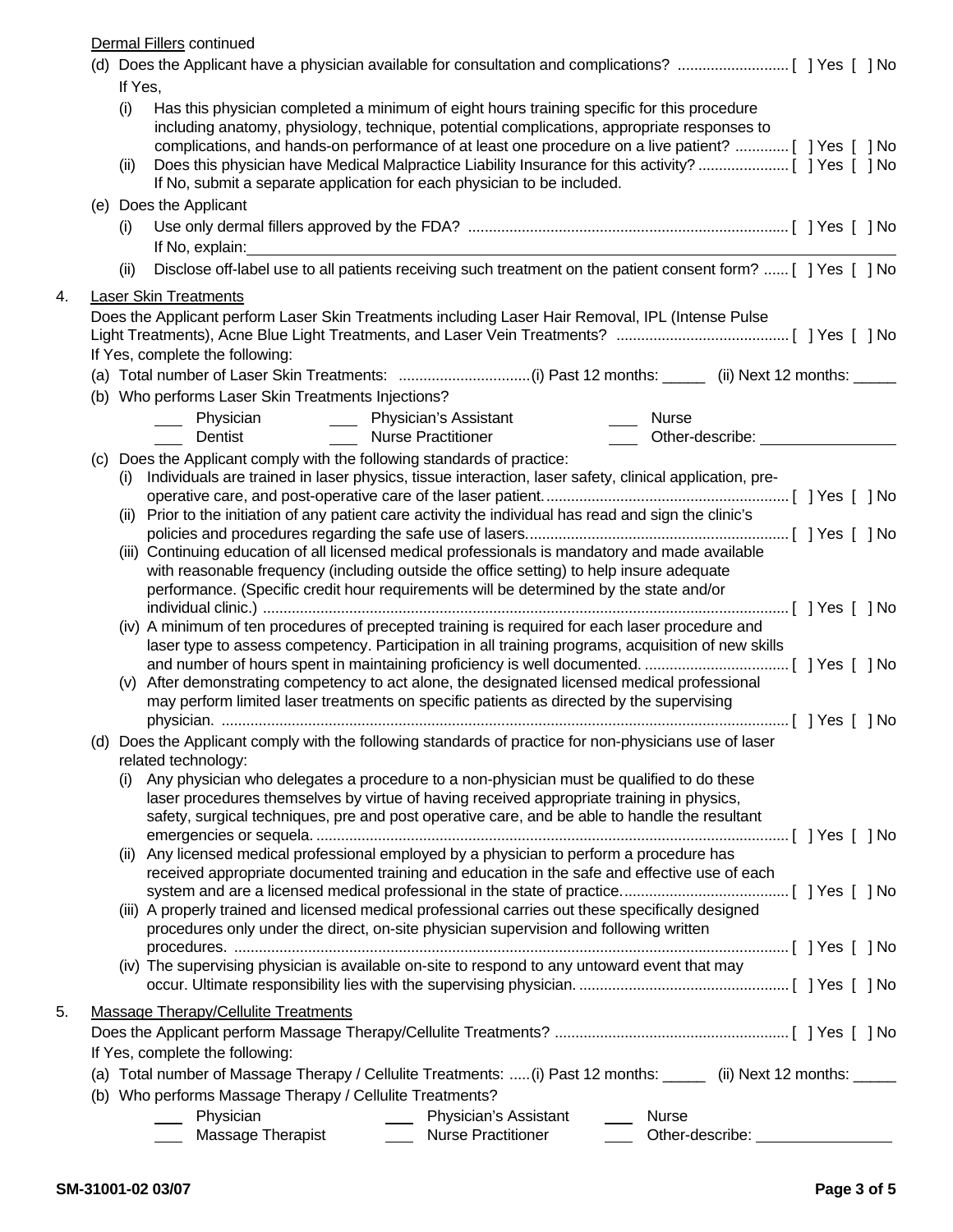|    | Massage Therapy/Cellulite Treatments continued                                                                                                                                                                                                                                                             |                                                                                                                        |                                 |                                  |  |  |
|----|------------------------------------------------------------------------------------------------------------------------------------------------------------------------------------------------------------------------------------------------------------------------------------------------------------|------------------------------------------------------------------------------------------------------------------------|---------------------------------|----------------------------------|--|--|
|    | (c) Are all staff performing Massage Therapy / Cellulite Treatments licensed, registered or certified<br>If No, explain.                                                                                                                                                                                   | <u> 1989 - Johann Stoff, deutscher Stoffen und der Stoffen und der Stoffen und der Stoffen und der Stoffen und der</u> |                                 |                                  |  |  |
| 6. | Mesotherapy and/or Lipodissolve                                                                                                                                                                                                                                                                            |                                                                                                                        |                                 |                                  |  |  |
|    |                                                                                                                                                                                                                                                                                                            |                                                                                                                        |                                 |                                  |  |  |
|    | If Yes, complete the following:                                                                                                                                                                                                                                                                            |                                                                                                                        |                                 |                                  |  |  |
|    | (a) Total number of Mesotherapy/Lipodissolve Treatments: (i) Past 12 months: ______ (ii) Next 12 months: _____                                                                                                                                                                                             |                                                                                                                        |                                 |                                  |  |  |
|    | (b) Who performs Mesotherapy/Lipodissolve at this clinic?                                                                                                                                                                                                                                                  |                                                                                                                        |                                 |                                  |  |  |
|    |                                                                                                                                                                                                                                                                                                            |                                                                                                                        | Nurse                           |                                  |  |  |
|    | ___ Physician _______ Physician's Assistant<br>___ Dentist ____________ Nurse Practitioner                                                                                                                                                                                                                 |                                                                                                                        | Other-describe: ____________    |                                  |  |  |
|    | (c) Are all staff performing Mesotherapy and/or Lipodissolve licensed physicians with a minimum of<br>eight hours training to perform Mesotherapy and/or Lipodissolve including anatomy, physiology,<br>contraindications, potential complications, and performance of at least one procedure on each part |                                                                                                                        |                                 |                                  |  |  |
| 7. | Microdermabrasions                                                                                                                                                                                                                                                                                         |                                                                                                                        |                                 |                                  |  |  |
|    |                                                                                                                                                                                                                                                                                                            |                                                                                                                        |                                 |                                  |  |  |
|    | If Yes, complete the following:                                                                                                                                                                                                                                                                            |                                                                                                                        |                                 |                                  |  |  |
|    |                                                                                                                                                                                                                                                                                                            |                                                                                                                        |                                 |                                  |  |  |
|    | (b) Who performs Microdermabrasion:                                                                                                                                                                                                                                                                        |                                                                                                                        |                                 |                                  |  |  |
|    |                                                                                                                                                                                                                                                                                                            | _____ Physician _________ Physician's Assistant<br>____ Dentist _____________ Nurse Practitioner                       | ____ Nurse<br>Other-describe:   |                                  |  |  |
|    |                                                                                                                                                                                                                                                                                                            |                                                                                                                        |                                 |                                  |  |  |
|    | (c) Have all staff performing Microdermabrasion treatments received a minimum of eight hours training<br>including specific training for the equipment being used, skin typing, contraindications, potential<br>If No, explain:                                                                            | <u> 1989 - John Stein, Amerikaansk politiker (* 1989)</u>                                                              |                                 |                                  |  |  |
| 8. | Micropigmentation / Permanent Makeup                                                                                                                                                                                                                                                                       |                                                                                                                        |                                 |                                  |  |  |
|    |                                                                                                                                                                                                                                                                                                            |                                                                                                                        |                                 |                                  |  |  |
|    | If Yes, complete the following:                                                                                                                                                                                                                                                                            |                                                                                                                        |                                 |                                  |  |  |
|    | (a) Total number of Permanent Makeup / Micropigmentations: (i) Past 12 months: _____ (ii) Next 12 months: ____                                                                                                                                                                                             |                                                                                                                        |                                 |                                  |  |  |
|    | (b) Who performs Permanent Makeup / Micropigmentations:                                                                                                                                                                                                                                                    |                                                                                                                        |                                 |                                  |  |  |
|    |                                                                                                                                                                                                                                                                                                            |                                                                                                                        | <b>Nurse</b>                    |                                  |  |  |
|    | _____ Physician _________ Physician's Assistant<br>_____ Dentist _______________ Nurse Practitioner                                                                                                                                                                                                        |                                                                                                                        | Other-describe: Other-describe: |                                  |  |  |
|    | (c) Have all staff performing Permanent Makeup / Micropigmentation treatments received a minimum of<br>eight hours training including specific training for the equipment being used, skin typing,<br>contraindications, potential complications, and performance of at least one procedure on a live      |                                                                                                                        |                                 |                                  |  |  |
| 9. | Sclerotherapy Injections                                                                                                                                                                                                                                                                                   |                                                                                                                        |                                 |                                  |  |  |
|    |                                                                                                                                                                                                                                                                                                            |                                                                                                                        |                                 |                                  |  |  |
|    | If Yes, complete the following:                                                                                                                                                                                                                                                                            |                                                                                                                        |                                 |                                  |  |  |
|    | (a) Total number of Sclerotherapy Injections: (i) Past 12 months: _____ (ii) Next 12 months: _____                                                                                                                                                                                                         |                                                                                                                        |                                 |                                  |  |  |
|    | (b) Who performs Sclerotherapy Injections?                                                                                                                                                                                                                                                                 |                                                                                                                        |                                 |                                  |  |  |
|    |                                                                                                                                                                                                                                                                                                            |                                                                                                                        | Nurse                           |                                  |  |  |
|    | ______ Physician __________ Physician's Assistant<br>_____ Dentist _________________ Nurse Practitioner                                                                                                                                                                                                    |                                                                                                                        |                                 | Other-describe: <u>contained</u> |  |  |
|    | (c) Are all staff performing Sclerotherapy Injections physicians who have received a minimum of eight<br>hours training specific for this procedure, including anatomy, physiology, technique, potential<br>complications, appropriate responses to complications, and hands-on performance of a minimum   |                                                                                                                        |                                 |                                  |  |  |